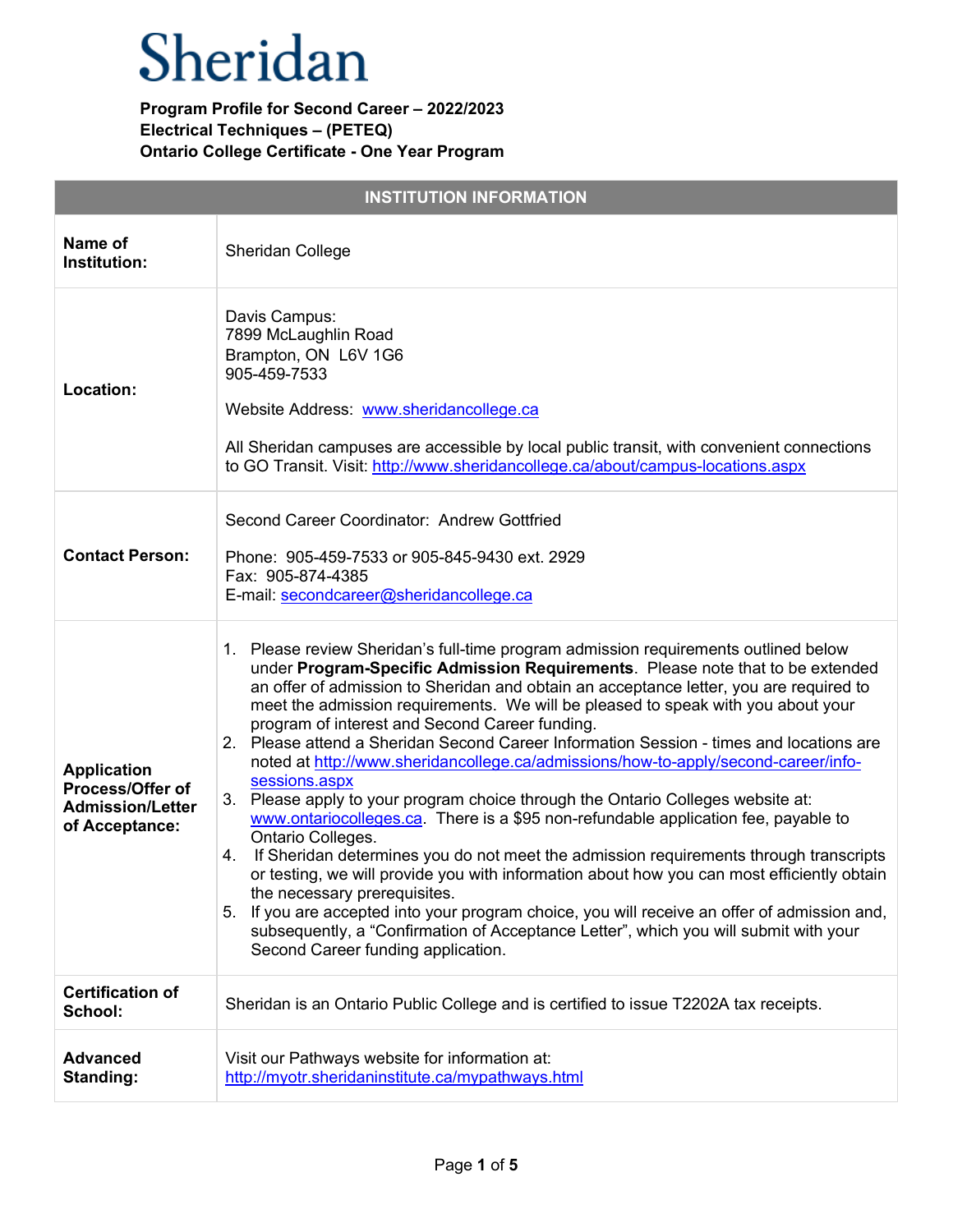|                                                                                          | <b>PROGRAM INFORMATION</b>                                                                                                                                                                                                                                                                                                                                                                                                                                                                                                                                                                |
|------------------------------------------------------------------------------------------|-------------------------------------------------------------------------------------------------------------------------------------------------------------------------------------------------------------------------------------------------------------------------------------------------------------------------------------------------------------------------------------------------------------------------------------------------------------------------------------------------------------------------------------------------------------------------------------------|
| Program Name/<br><b>Credential:</b>                                                      | <b>Electrical Techniques</b><br><b>Ontario College Certificate</b>                                                                                                                                                                                                                                                                                                                                                                                                                                                                                                                        |
| <b>Program-Specific</b><br><b>Admission</b><br><b>Requirements:</b>                      | https://www.sheridancollege.ca/programs/electrical-techniques#tab=admission-<br>requirements                                                                                                                                                                                                                                                                                                                                                                                                                                                                                              |
| <b>Program Offered</b><br><b>SEPTEMBER 2022</b><br><b>Start/End dates by</b><br>semester | Sept. 6, 2022<br>Jan. 9, 2023<br>$1$ To<br>2 <sup>1</sup><br>To<br>Apr. 21, 2023<br>Dec. 16, 2022                                                                                                                                                                                                                                                                                                                                                                                                                                                                                         |
| <b>Program Offered</b><br><b>JANUARY 2023</b><br><b>Start/End dates by</b><br>semester   | Jan. 9, 2023<br>May 8, 2023<br>2 <sup>1</sup><br>$\mathbf{1}$<br>To<br>To<br>Aug. 18, 2023<br>Apr. 21, 2023                                                                                                                                                                                                                                                                                                                                                                                                                                                                               |
| <b>Program Offered</b><br><b>MAY 2023</b><br><b>Start/End dates by</b><br>semester       | Sept.5, 2023<br>May 8, 2023<br>2 <sup>1</sup><br>$\mathbf{1}$<br>To<br>To<br>Aug. 18, 2023<br>Dec. 15, 2023                                                                                                                                                                                                                                                                                                                                                                                                                                                                               |
| Program Length/<br><b>Hours/Weeks:</b>                                                   | This is a 1 year full time program: 2 semesters of 15 weeks each with 1 reading (break)<br>week.<br>Hours per week: 19 (daytime hours between 8:00 a.m. and 6:00 p.m., Monday to Friday;<br>however, please note that in some cases courses may run until 10:00 p.m.)<br>Programs starting in September have a holiday break of approximately 3 weeks.<br>Programs starting in January and May run continuously over 8 months (no summer<br>break), with two weeks between semesters.<br>Students will be notified about their class schedule prior to the beginning of each<br>semester. |
| <b>Class Size:</b>                                                                       | Approximately 35                                                                                                                                                                                                                                                                                                                                                                                                                                                                                                                                                                          |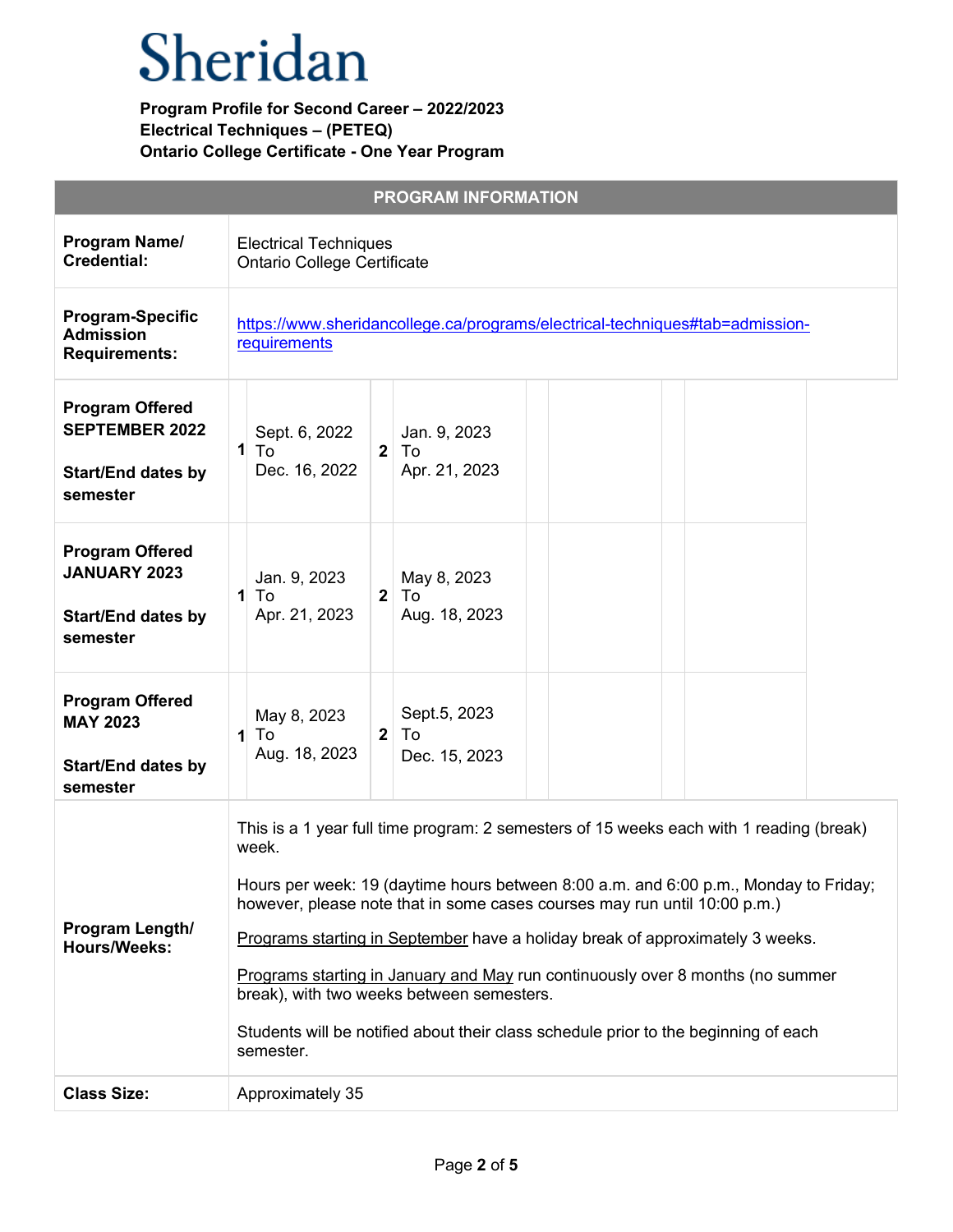| <b>Course Outline:</b>                                                                                      | https://www.sheridancollege.ca/programs/courses/course-outline-search                                                                                                                                                                                                                                                                                                                                                                                                                                                       |
|-------------------------------------------------------------------------------------------------------------|-----------------------------------------------------------------------------------------------------------------------------------------------------------------------------------------------------------------------------------------------------------------------------------------------------------------------------------------------------------------------------------------------------------------------------------------------------------------------------------------------------------------------------|
| <b>Registration Fee:</b><br>(applicable at time<br>of publication -<br>subject to change<br>without notice) | The \$95 non-refundable application processing fee paid to Ontario Colleges covers<br>application processing for one application cycle.                                                                                                                                                                                                                                                                                                                                                                                     |
| <b>Annual Tuition:</b><br>(applicable at time<br>of publication -<br>subject to change<br>without notice)   | https://www.sheridancollege.ca/programs/electrical-techniques#tab=fees-and-financial-aid<br>Tuition fees are regulated by the Ministry of Advanced Education and Skills Development<br>and a change could be made by action of the Ontario Government.<br>As the Fee Guide is prepared in advance, Sheridan reserves the right to make changes<br>due to errors and omissions. Additional fees will apply for some programs with a modified<br>curriculum. All information provided is current as of publication.           |
| Parking:<br>(applicable at time<br>of publication -<br>subject to change<br>without notice)                 | https://epark.sheridancollege.ca/                                                                                                                                                                                                                                                                                                                                                                                                                                                                                           |
| <b>Book Costs:</b><br>(applicable at time<br>of publication -<br>subject to change<br>without notice)       | Approximately \$630.00 per semester - 5% tax included                                                                                                                                                                                                                                                                                                                                                                                                                                                                       |
| <b>Other Costs:</b>                                                                                         | <b>Mandatory Safety Footwear</b><br>Work boots with steel toe and sole (CSA Green Patch) - Approximately \$150<br>Mandatory Safety Glasses with clear lenses and side protection (CSA approved)<br>- Approximately \$15.00<br>Locker Fee - \$15 for one semester, \$25 for two semesters, and \$35 for one academic<br>year (September – August). All students must provide their own lock. Payment will be by<br>debit or credit card only.<br>Please note ALL COSTS are approximate and subject to change without notice. |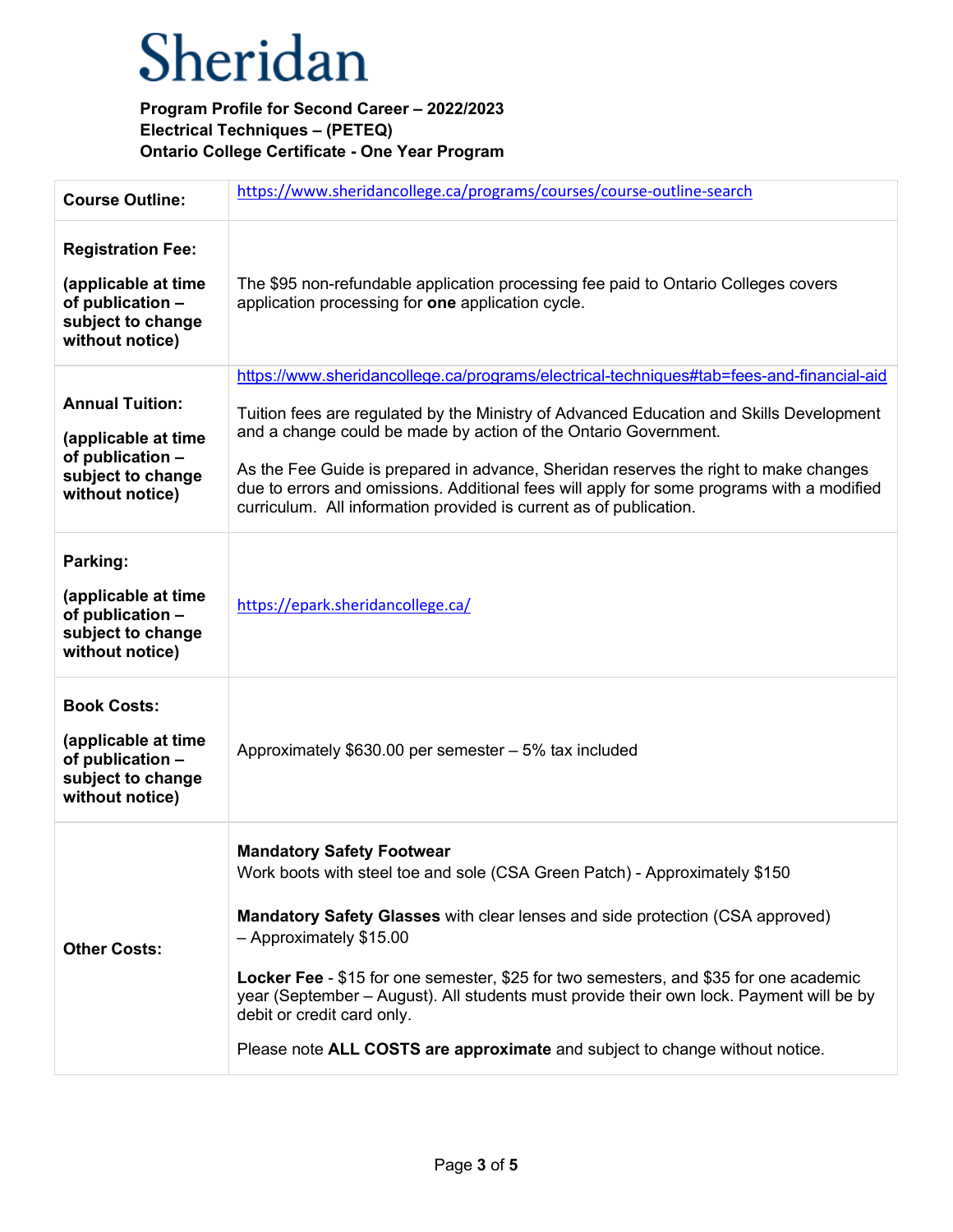| <b>Payment Policy for</b><br><b>Second Career:</b>               | Please refer to your Fees Invoice for tuition deadlines as dates vary depending on when<br>you accept an offer.                                                                                                                                                                                                                                                                                                                                                                                                                                                                                                                                                                                                                                                                                                     |
|------------------------------------------------------------------|---------------------------------------------------------------------------------------------------------------------------------------------------------------------------------------------------------------------------------------------------------------------------------------------------------------------------------------------------------------------------------------------------------------------------------------------------------------------------------------------------------------------------------------------------------------------------------------------------------------------------------------------------------------------------------------------------------------------------------------------------------------------------------------------------------------------|
| <b>Withdrawal/Refund</b><br>Policy:                              | Students must officially withdraw from Sheridan post-secondary programs via the<br>"Application for Term or Complete Program Withdrawal" form by the 10 <sup>th</sup> day of scheduled<br>classes<br>All fees are subject to a \$500 non-refundable registration charge, in accordance with<br>policy set by the Ministry of Advanced Education and Skills Development.<br>Any refund, less the non-refundable registration charge, will be refunded to the student in<br>the form of a cheque. Students who pay for two or more terms in advance will receive a<br>full refund of second semester fees providing the withdrawal is received prior to the fee<br>payment deadline date of the subsequent term.<br>Please note: As a Second Career-funded student, all refunds are to be returned to your<br>funder. |
| <b>Your Second Career</b><br>and Career<br><b>Opportunities:</b> | https://www.sheridancollege.ca/programs/electrical-techniques#tab=careers                                                                                                                                                                                                                                                                                                                                                                                                                                                                                                                                                                                                                                                                                                                                           |
| <b>Method of</b><br>Instruction:                                 | Courses are instructor-led. Students will engage in a variety of applied learning and<br>experiential activities and will complete projects.                                                                                                                                                                                                                                                                                                                                                                                                                                                                                                                                                                                                                                                                        |
| <b>Equipment</b><br><b>Availability:</b>                         | Students will have access to computers in open access computer labs.                                                                                                                                                                                                                                                                                                                                                                                                                                                                                                                                                                                                                                                                                                                                                |
| <b>Instructor</b><br><b>Qualifications:</b>                      | Our faculty is hired based on a combination of industry experience and academic<br>qualifications. Most full-time faculty have relevant Master's degrees and/or professional<br>certifications where applicable.<br>Our faculty is provided with opportunities to engage in professional development to<br>ensure currency in their field and proficiency in teaching adults.                                                                                                                                                                                                                                                                                                                                                                                                                                       |
| <b>Curriculum Design:</b>                                        | All programs are designed and kept up to date with input from Program Advisory<br>Committees which include representation from employers and industry organizations.<br>The Centre for Teaching and Learning at Sheridan oversees the design of new programs<br>and courses and maintains a schedule of program review to keep programs up to date.                                                                                                                                                                                                                                                                                                                                                                                                                                                                 |